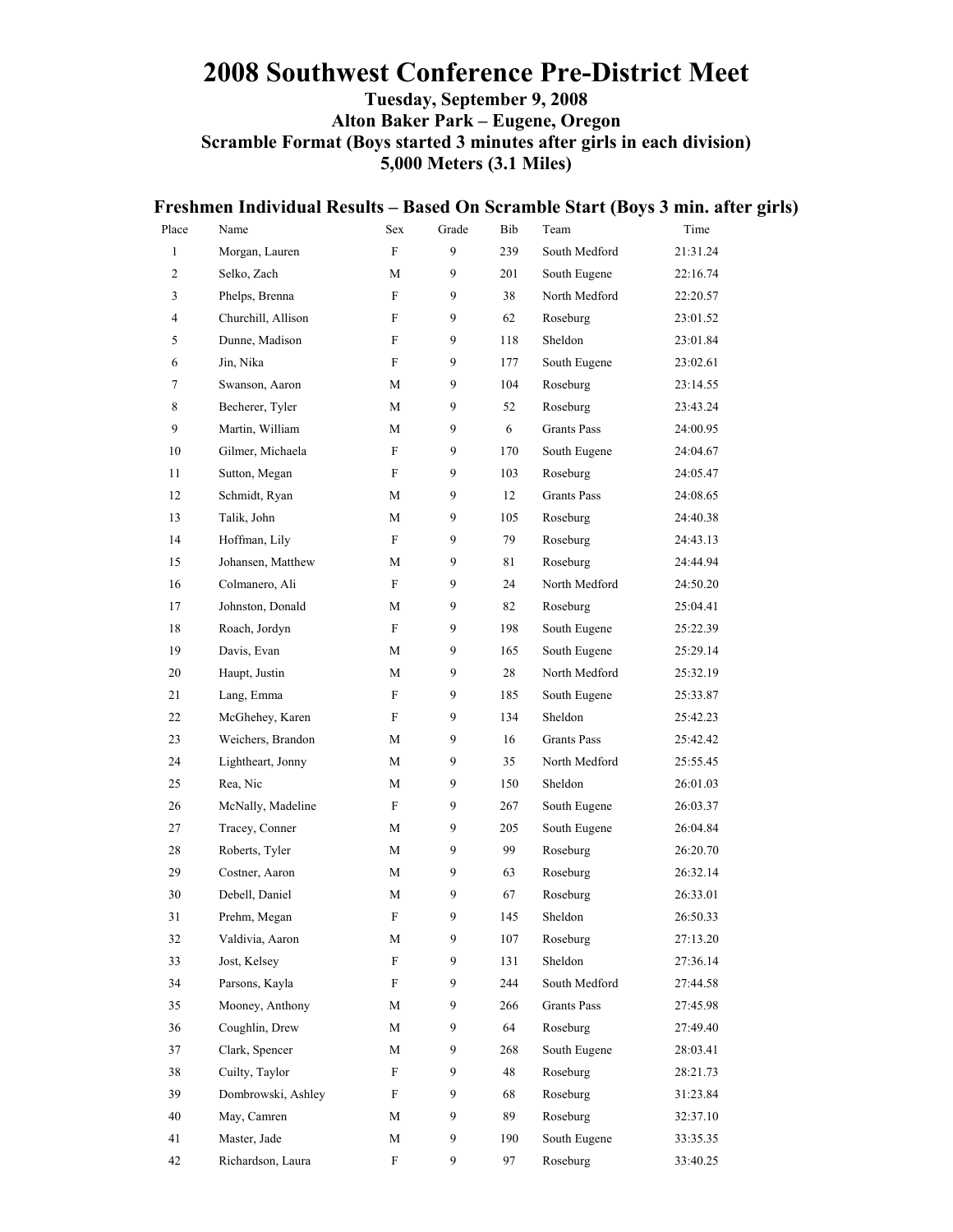|       |                    |                           |       |     | <u> Freshmen mutviqual Results – Dased On Actual Race Thnes</u> |          |         |
|-------|--------------------|---------------------------|-------|-----|-----------------------------------------------------------------|----------|---------|
| Place | Name               | Sex                       | Grade | Bib | Team                                                            | Time     | Pace    |
| 1     | Selko, Zach        | M                         | 9     | 201 | South Eugene                                                    | 19:16.74 | 06:13.1 |
| 2     | Swanson, Aaron     | M                         | 9     | 104 | Roseburg                                                        | 20:14.55 | 06:31.8 |
| 3     | Becherer, Tyler    | М                         | 9     | 52  | Roseburg                                                        | 20:43.24 | 06:41.0 |
| 4     | Martin, William    | M                         | 9     | 6   | <b>Grants Pass</b>                                              | 21:00.95 | 06:46.8 |
| 5     | Schmidt, Ryan      | M                         | 9     | 12  | <b>Grants Pass</b>                                              | 21:08.65 | 06:49.2 |
| 6     | Morgan, Lauren     | F                         | 9     | 239 | South Medford                                                   | 21:31.24 | 06:56.5 |
| 7     | Talik, John        | M                         | 9     | 105 | Roseburg                                                        | 21:40.38 | 06:59.5 |
| 8     | Johansen, Matthew  | M                         | 9     | 81  | Roseburg                                                        | 21:44.94 | 07:00.9 |
| 9     | Johnston, Donald   | M                         | 9     | 82  | Roseburg                                                        | 22:04.41 | 07:07.2 |
| 10    | Phelps, Brenna     | F                         | 9     | 38  | North Medford                                                   | 22:20.57 | 07:12.4 |
| 11    | Davis, Evan        | M                         | 9     | 165 | South Eugene                                                    | 22:29.14 | 07:15.2 |
| 12    | Haupt, Justin      | M                         | 9     | 28  | North Medford                                                   | 22:32.19 | 07:16.2 |
| 13    | Weichers, Brandon  | M                         | 9     | 16  | <b>Grants Pass</b>                                              | 22:42.42 | 07:19.5 |
| 14    | Lightheart, Jonny  | М                         | 9     | 35  | North Medford                                                   | 22:55.45 | 07:23.7 |
| 15    | Rea, Nic           | M                         | 9     | 150 | Sheldon                                                         | 23:01.03 | 07:25.5 |
| 16    | Churchill, Allison | F                         | 9     | 62  | Roseburg                                                        | 23:01.52 | 07:25.7 |
| 17    | Dunne, Madison     | F                         | 9     | 118 | Sheldon                                                         | 23:01.84 | 07:25.8 |
| 18    | Jin, Nika          | F                         | 9     | 177 | South Eugene                                                    | 23:02.61 | 07:26.0 |
| 19    | Tracey, Conner     | M                         | 9     | 205 | South Eugene                                                    | 23:04.84 | 07:26.7 |
| 20    | Roberts, Tyler     | M                         | 9     | 99  | Roseburg                                                        | 23:20.70 | 07:31.8 |
| 21    | Costner, Aaron     | М                         | 9     | 63  | Roseburg                                                        | 23:32.14 | 07:35.5 |
| 22    | Debell, Daniel     | M                         | 9     | 67  | Roseburg                                                        | 23:33.01 | 07:35.8 |
| 23    | Gilmer, Michaela   | F                         | 9     | 170 | South Eugene                                                    | 24:04.67 | 07:46.0 |
| 24    | Sutton, Megan      | F                         | 9     | 103 | Roseburg                                                        | 24:05.47 | 07:46.3 |
| 25    | Valdivia, Aaron    | М                         | 9     | 107 | Roseburg                                                        | 24:13.20 | 07:48.8 |
| 26    | Hoffman, Lily      | F                         | 9     | 79  | Roseburg                                                        | 24:43.13 | 07:58.4 |
| 27    | Coughlin, Drew     | M                         | 9     | 64  | Roseburg                                                        | 24:49.40 | 08:00.5 |
| 28    | Colmanero, Ali     | F                         | 9     | 24  | North Medford                                                   | 24:50.20 | 08:00.7 |
| 29    | Clark, Spencer     | М                         | 9     | 268 | South Eugene                                                    | 25:03.41 | 08:05.0 |
| 30    | Roach, Jordyn      | F                         | 9     | 198 | South Eugene                                                    | 25:22.39 | 08:11.1 |
| 31    | Lang, Emma         | F                         | 9     | 185 | South Eugene                                                    | 25:33.87 | 08:14.8 |
| 32    | McGhehey, Karen    | F                         | 9     | 134 | Sheldon                                                         | 25:42.23 | 08:17.5 |
| 33    | McNally, Madeline  | F                         | 9     | 267 | South Eugene                                                    | 26:03.37 | 08:24.3 |
| 34    | Prehm, Megan       | F                         | 9     | 145 | Sheldon                                                         | 26:50.33 | 08:39.5 |
| 35    | Jost, Kelsey       | F                         | 9     | 131 | Sheldon                                                         | 27:36.14 | 08:54.2 |
| 36    | Parsons, Kayla     | F                         | 9     | 244 | South Medford                                                   | 27:44.58 | 08:57.0 |
| 37    | Mooney, Anthony    | M                         | 9     | 266 | <b>Grants Pass</b>                                              | 27:45.98 | 08:57.4 |
| 38    | Cuilty, Taylor     | F                         | 9     | 48  | Roseburg                                                        | 28:21.73 | 09:08.9 |
| 39    | May, Camren        | M                         | 9     | 89  | Roseburg                                                        | 29:37.10 | 09:33.3 |
| 40    | Master, Jade       | М                         | 9     | 190 | South Eugene                                                    | 30:35.35 | 09:52.0 |
| 41    | Dombrowski, Ashley | $\boldsymbol{\mathrm{F}}$ | 9     | 68  | Roseburg                                                        | 31:23.84 | 10:07.7 |
| 42    | Richardson, Laura  | F                         | 9     | 97  | Roseburg                                                        | 33:40.25 | 10:51.7 |

### **Freshmen Individual Results – Based On Actual Race Times**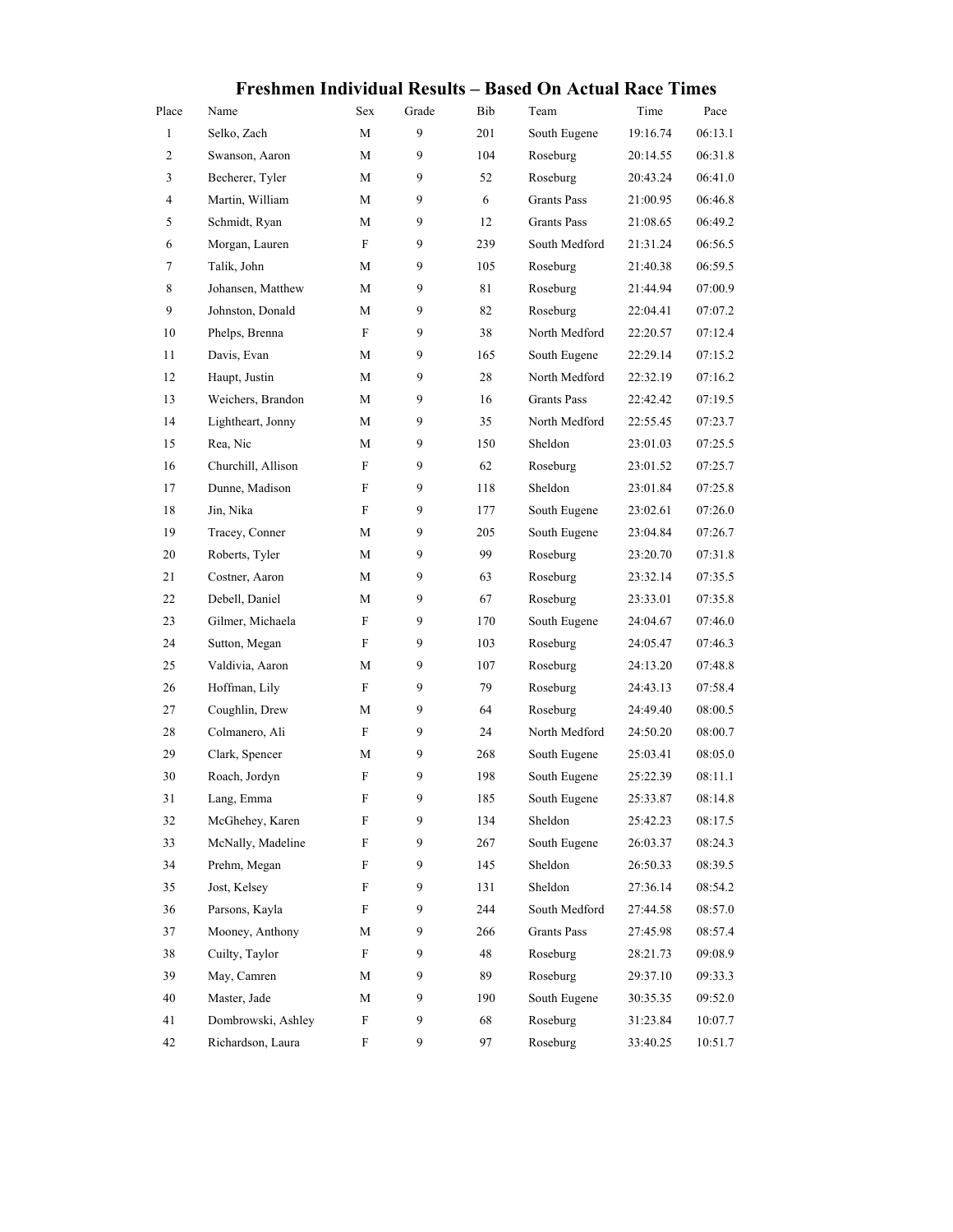#### **Freshmen Team Scores**

| Place        | Points | Team         | <b>Team Points</b> | Name               | Grade        | Sex                       | <b>Total Time</b> |
|--------------|--------|--------------|--------------------|--------------------|--------------|---------------------------|-------------------|
| $\mathbf{1}$ | 30     | Roseburg     |                    |                    |              |                           |                   |
|              |        |              | $\overline{c}$     | Churchill, Allison | 9            | F                         | 23:01.52          |
|              |        |              | 5                  | Swanson, Aaron     | 9            | $\mathbf M$               | 23:14.55          |
|              |        |              | 6                  | Becherer, Tyler    | 9            | M                         | 23:43.24          |
|              |        |              | $\,8\,$            | Sutton, Megan      | 9            | F                         | 24:05.47          |
|              |        |              | 9                  | Talik, John        | 9            | M                         | 24:40.38          |
|              |        |              | 10                 | Hoffman, Lily      | 9            | F                         | 24:43.13          |
|              |        |              | 11                 | Johansen, Matthew  | $\mathbf{9}$ | $\mathbf M$               | 24:44.94          |
| 2            | 37     | South Eugene |                    |                    |              |                           |                   |
|              |        |              | $\mathbf{1}$       | Selko, Zach        | 9            | $\mathbf M$               | 22:16.74          |
|              |        |              | $\overline{4}$     | Jin, Nika          | 9            | $\mathbf{F}$              | 23:02.61          |
|              |        |              | $\boldsymbol{7}$   | Gilmer, Michaela   | 9            | $\boldsymbol{\mathrm{F}}$ | 24:04.67          |
|              |        |              | 12                 | Roach, Jordyn      | 9            | F                         | 25:22.39          |
|              |        |              | 13                 | Davis, Evan        | 9            | M                         | 25:29.14          |
|              |        |              | 14                 | Lang, Emma         | 9            | F                         | 25:33.87          |
|              |        |              | 17                 | McNally, Madeline  | 9            | $\mathbf F$               | 26:03.37          |
| 3            | 71     | Sheldon      |                    |                    |              |                           |                   |
|              |        |              | 3                  | Dunne, Madison     | 9            | $\boldsymbol{\mathrm{F}}$ | 23:01.84          |
|              |        |              | 15                 | McGhehey, Karen    | 9            | $\boldsymbol{F}$          | 25:42.23          |
|              |        |              | 16                 | Rea, Nic           | $\mathbf{9}$ | M                         | 26:01.03          |
|              |        |              | 18                 | Prehm, Megan       | 9            | $\boldsymbol{\mathrm{F}}$ | 26:50.33          |
|              |        |              | 19                 | Jost, Kelsey       | 9            | $\boldsymbol{\mathrm{F}}$ | 27:36.14          |
|              |        |              |                    |                    |              |                           |                   |

# **Sophomore Individual Results – Based On Scramble Start (Boys 3 min. after girls)**

| Place          | Name                | <b>Sex</b>     | Grade | Bib    | Team               | Time     |
|----------------|---------------------|----------------|-------|--------|--------------------|----------|
| 1              | Melancon, Matthew   | M              | 10    | 136    | Sheldon            | 20:37.04 |
| $\overline{c}$ | Valencia, Salvador  | M              | 10    | 108    | Roseburg           | 21:06.97 |
| 3              | Leach, Simon        | M              | 10    | 186    | South Eugene       | 21:14.33 |
| $\overline{4}$ | Bellissimo, Daniel  | M              | 10    | 161    | South Eugene       | 21:22.28 |
| 5              | Van Anrooy 10, Drew | M              | 10    | 109    | Roseburg           | 21:48.25 |
| 6              | Mowery, Alia        | F              | 10    | 195    | South Eugene       | 21:51.34 |
| $\overline{7}$ | Lenford, Nick       | M              | 10    | 34     | North Medford      | 22:00.36 |
| 8              | Hokanson, Jonathan  | M              | 10    | 30     | North Medford      | 22:05.69 |
| 9              | Zhu, Jennifer       | F              | 10    | 46     | North Medford      | 22:08.53 |
| 10             | Maxwell, Turner     | M              | 10    | 191    | South Eugene       | 22:18.20 |
| 11             | Haycraft, Tyler     | M              | 10    | 5      | <b>Grants Pass</b> | 22:24.43 |
| 12             | Carol, Jack         | M              | 10    | 163    | South Eugene       | 22:29.16 |
| 13             | Persmark, Anna      | F              | 10    | 197    | South Eugene       | 22:32.26 |
| 14             | Chang, Kevin        | M              | 10    | 164    | South Eugene       | 22:33.93 |
| 15             | Duval, Jason        | M              | 10    | 69     | Roseburg           | 22:56.10 |
| 16             | Paterson, Zack      | M              | 10    | $\tau$ | <b>Grants Pass</b> | 23:23.08 |
| 17             | Brady, Noah         | M              | 10    | 57     | Roseburg           | 23:23.97 |
| 18             | Bylund, Alan        | M              | 10    | 217    | South Medford      | 23:24.39 |
| 19             | Chelgren, Erica     | F              | 10    | 220    | South Medford      | 23:25.88 |
| 20             | Thompson, Tim       | M              | 10    | 43     | North Medford      | 23:27.83 |
| 21             | Jackson, Chayse     | M              | 10    | 80     | Roseburg           | 23:29.44 |
| 22             | Bruton, Jake        | M              | 10    | 60     | Roseburg           | 23:30.95 |
| 23             | Rawlings, Kara      | F              | 10    | 10     | <b>Grants Pass</b> | 23:32.13 |
| 24             | Biondi, Kylie       | $\overline{F}$ | 10    | 20     | North Medford      | 23:33.11 |
| 25             | Andresen, Sean      | M              | 10    | 159    | South Eugene       | 23:34.55 |
| 26             | Honn, Aaron         | M              | 10    | 176    | South Eugene       | 23:55.48 |
| 27             | Berning, Caleb      | M              | 10    | 214    | South Medford      | 23:55.65 |
| 28             | Wade, Dylan         | M              | 10    | 261    | South Medford      | 24:13.44 |
| 29             | Wright, Chelsea     | F              | 10    | 17     | <b>Grants Pass</b> | 24:16.45 |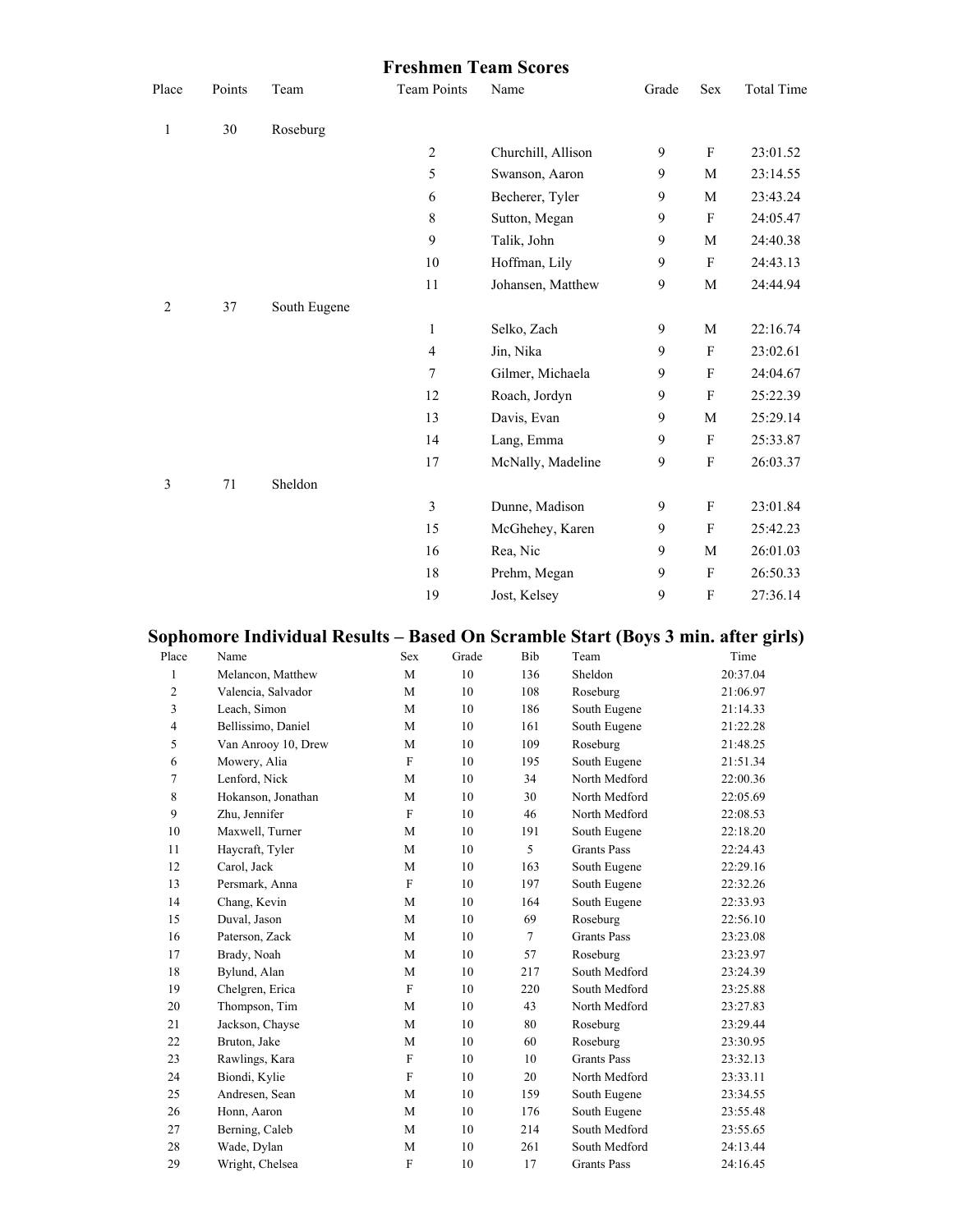| 30 | Dietel, Josie         | $\overline{F}$ | 10 | 167 | South Eugene       | 24:24.57 |
|----|-----------------------|----------------|----|-----|--------------------|----------|
| 31 | Rivera, Ricardo       | M              | 10 | 247 | South Medford      | 24:29.46 |
| 32 | Correll, Chris        | M              | 10 | 116 | Sheldon            | 24:39.10 |
| 33 | Weber, Tim            | M              | 10 | 110 | Roseburg           | 24:47.07 |
| 34 | Hiett, Justin         | M              | 10 | 231 | South Medford      | 24:48.68 |
| 35 | Herick, Dillon        | M              | 10 | 230 | South Medford      | 24:49.73 |
| 36 | Simpson-Mock, Cameron | M              | 10 | 14  | <b>Grants Pass</b> | 24:52.14 |
| 37 | Piader, Nathan        | M              | 10 | 9   | <b>Grants Pass</b> | 25:04.62 |
| 38 | Perez, Jesse          | M              | 10 | 8   | <b>Grants Pass</b> | 25:19.41 |
| 39 | Raabe, Alex           | М              | 10 | 146 | Sheldon            | 25:24.75 |
| 40 | Weinman, Ellie        | $\overline{F}$ | 10 | 207 | South Eugene       | 25:32.46 |
| 41 | Pohlmann, Brittany    | F              | 10 | 246 | South Medford      | 25:34.17 |
| 42 | Burkhalter, Seth      | М              | 10 | 216 | South Medford      | 25:34.86 |
| 43 | O'Brien, Mason        | M              | 10 | 243 | South Medford      | 25:37.74 |
| 44 | Gietzen, Kenny        | M              | 10 | 228 | South Medford      | 25:39.86 |
| 45 | Brastad, Cara         | $\overline{F}$ | 10 | 162 | South Eugene       | 25:54.64 |
| 46 | Girod, Andy           | M              | 10 | 75  | Roseburg           | 26:02.63 |
| 47 | Batdorf, Michael      | M              | 10 | 51  | Roseburg           | 26:12.96 |
| 48 | Kagele, Marissa       | $\overline{F}$ | 10 | 83  | Roseburg           | 26:16.51 |
| 49 | Moore, Kayla          | F              | 10 | 238 | South Medford      | 26:25.13 |
| 50 | Coker, Courtney       | ${\bf F}$      | 10 | 224 | South Medford      | 26:25.55 |
| 51 | Cloward, Heidi        | F              | 10 | 223 | South Medford      | 26:26.01 |
| 52 | Hancock, Rylie        | ${\rm F}$      | 10 | 76  | Roseburg           | 26:26.51 |
| 53 | West, Megan           | $\overline{F}$ | 10 | 158 | Sheldon            | 26:34.67 |
| 54 | Rasmussen, Matt       | M              | 10 | 148 | Sheldon            | 26:36.90 |
| 55 | Helmick, David        | M              | 10 | 175 | South Eugene       | 26:39.19 |
| 56 | Moses, Marshall       | M              | 10 | 241 | South Medford      | 27:04.17 |
| 57 | Parrott, Katie        | F              | 10 | 269 | Roseburg           | 27:31.88 |
| 58 | Hector, Mike          | M              | 10 | 78  | Roseburg           | 27:39.00 |
| 59 | Brady, Kat            | F              | 10 | 56  | Roseburg           | 27:45.71 |
| 60 | Gustafson, Ben        | M              | 10 | 229 | South Medford      | 28:18.95 |
| 61 | Montoya, Kaitlin      | $\overline{F}$ | 10 | 137 | Sheldon            | 28:25.83 |
| 62 | Vargas, Jessie        | $\overline{F}$ | 10 | 259 | South Medford      | 28:55.34 |
| 63 | Beckman, Daniel       | M              | 10 | 53  | Roseburg           | 28:56.71 |
| 64 | Haro, Rebeca          | F              | 10 | 122 | Sheldon            | 29:41.38 |
| 65 | Barraza, Breanna      | F              | 10 | 49  | Roseburg           | 30:14.53 |
| 66 | Derek, Krason         | M              | 10 | 226 | South Medford      | 30:40.92 |
| 67 | Newsome, Brianna      | ${\bf F}$      | 10 | 242 | South Medford      | 30:45.14 |
| 68 | Board, Serena         | F              | 10 | 55  | Roseburg           | 31:21.14 |
| 69 | Berard, Kenya         | $\overline{F}$ | 10 | 213 | South Medford      | 32:53.30 |

# **Sophomore Individual Results – Based On Actual Race Times**

| Place | Name                | Sex | Grade | Bib | Team               | Time     | Pace    |
|-------|---------------------|-----|-------|-----|--------------------|----------|---------|
| 1     | Melancon, Matthew   | M   | 10    | 136 | Sheldon            | 17:37.04 | 05:41.0 |
| 2     | Valencia, Salvador  | M   | 10    | 108 | Roseburg           | 18:06.97 | 05:50.6 |
| 3     | Leach, Simon        | M   | 10    | 186 | South Eugene       | 18:14.33 | 05:53.0 |
| 4     | Bellissimo, Daniel  | M   | 10    | 161 | South Eugene       | 18:22.28 | 05:55.6 |
| 5     | Van Anrooy 10, Drew | М   | 10    | 109 | Roseburg           | 18:48.25 | 06:04.0 |
| 6     | Lenford, Nick       | M   | 10    | 34  | North Medford      | 19:00.36 | 06:07.9 |
| 7     | Hokanson, Jonathan  | M   | 10    | 30  | North Medford      | 19:05.69 | 06:09.6 |
| 8     | Maxwell, Turner     | M   | 10    | 191 | South Eugene       | 19:18.20 | 06:13.6 |
| 9     | Haycraft, Tyler     | M   | 10    | 5   | Grants Pass        | 19:24.43 | 06:15.6 |
| 10    | Carol, Jack         | M   | 10    | 163 | South Eugene       | 19:29.16 | 06:17.1 |
| 11    | Chang, Kevin        | М   | 10    | 164 | South Eugene       | 19:33.93 | 06:18.7 |
| 12    | Duval, Jason        | M   | 10    | 69  | Roseburg           | 19:56.10 | 06:25.8 |
| 13    | Paterson, Zack      | M   | 10    | 7   | <b>Grants Pass</b> | 20:23.08 | 06:34.5 |
| 14    | Brady, Noah         | M   | 10    | 57  | Roseburg           | 20:23.97 | 06:34.8 |
| 15    | Bylund, Alan        | M   | 10    | 217 | South Medford      | 20:24.39 | 06:35.0 |
| 16    | Thompson, Tim       | M   | 10    | 43  | North Medford      | 20:27.83 | 06:36.1 |
| 17    | Jackson, Chayse     | M   | 10    | 80  | Roseburg           | 20:29.44 | 06:36.6 |
| 18    | Bruton, Jake        | M   | 10    | 60  | Roseburg           | 20:30.95 | 06:37.1 |
| 19    | Andresen, Sean      | M   | 10    | 159 | South Eugene       | 20:34.55 | 06:38.2 |
| 20    | Honn, Aaron         | M   | 10    | 176 | South Eugene       | 20:55.48 | 06:45.0 |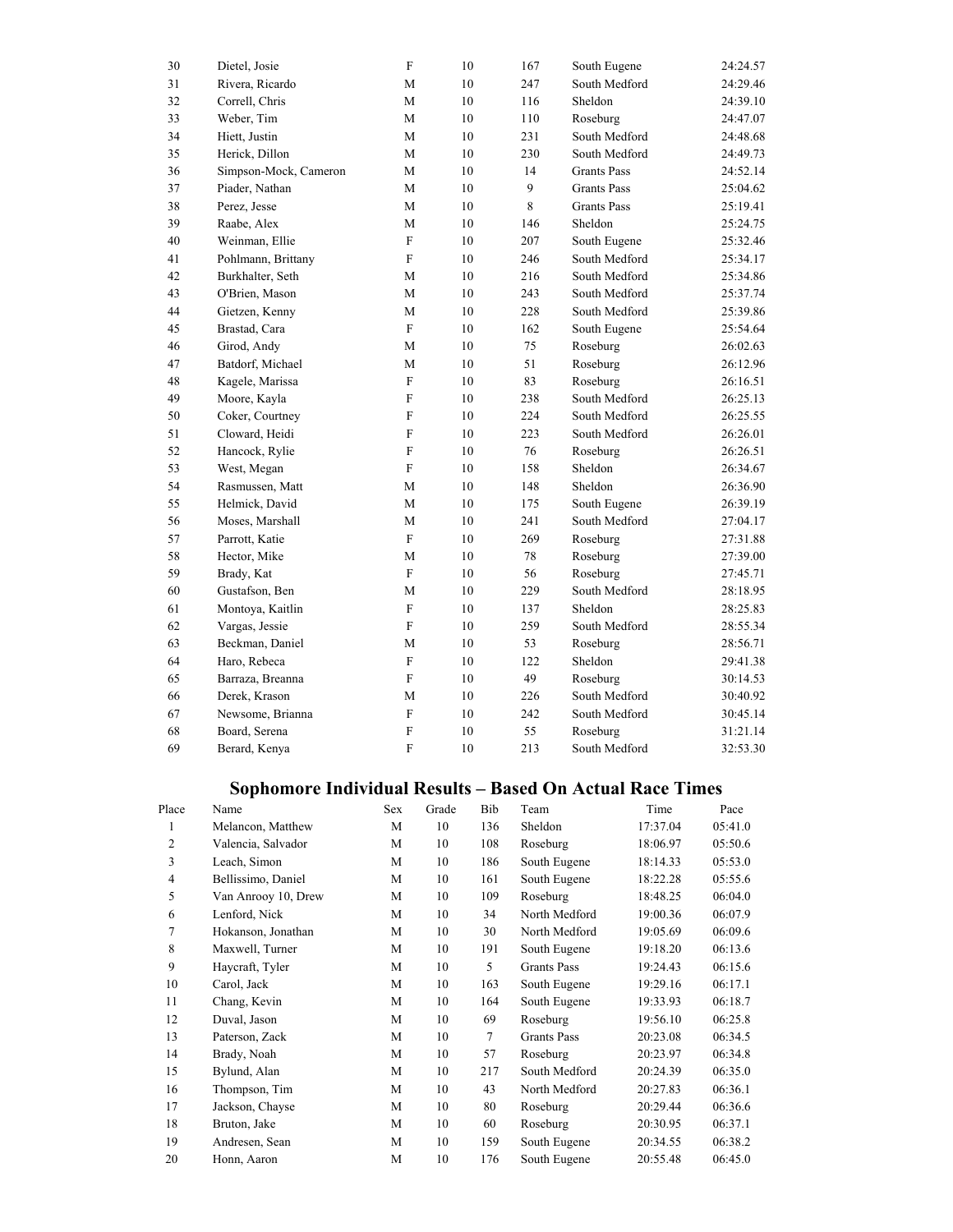| 21 | Berning, Caleb        | M                         | 10     | 214    | South Medford      | 20:55.65 | 06:45.0 |
|----|-----------------------|---------------------------|--------|--------|--------------------|----------|---------|
| 22 | Wade, Dylan           | М                         | 10     | 261    | South Medford      | 21:13.44 | 06:50.8 |
| 23 | Rivera, Ricardo       | M                         | 10     | 247    | South Medford      | 21:29.46 | 06:56.0 |
| 24 | Correll, Chris        | M                         | 10     | 116    | Sheldon            | 21:39.10 | 06:59.1 |
| 25 | Weber, Tim            | M                         | 10     | 110    | Roseburg           | 21:47.07 | 07:01.6 |
| 26 | Hiett, Justin         | $\mathbf M$               | 10     | 231    | South Medford      | 21:48.68 | 07:02.2 |
| 27 | Herick, Dillon        | M                         | 10     | 230    | South Medford      | 21:49.73 | 07:02.5 |
| 28 | Mowery, Alia          | $\boldsymbol{\mathrm{F}}$ | 10     | 195    | South Eugene       | 21:51.34 | 07:03.0 |
| 29 | Simpson-Mock, Cameron | M                         | 10     | 14     | <b>Grants Pass</b> | 21:52.14 | 07:03.3 |
| 30 | Piader, Nathan        | М                         | 10     | 9      | <b>Grants Pass</b> | 22:04.62 | 07:07.3 |
| 31 | Zhu, Jennifer         | F                         | 10     | 46     | North Medford      | 22:08.53 | 07:08.6 |
| 32 | Perez, Jesse          | М                         | 10     | 8      | <b>Grants Pass</b> | 22:19.41 | 07:12.1 |
| 33 | Raabe, Alex           | M                         | 10     | 146    | Sheldon            | 22:24.75 | 07:13.8 |
| 34 | Persmark, Anna        | $\rm F$                   | 10     | 197    | South Eugene       | 22:32.26 | 07:16.2 |
| 35 | Burkhalter, Seth      | $\mathbf M$               | 10     | 216    | South Medford      | 22:34.86 | 07:17.1 |
| 36 | O'Brien, Mason        | $\mathbf{M}$              | 10     | 243    | South Medford      | 22:37.74 | 07:18.0 |
| 37 | Gietzen, Kenny        | M                         | 10     | 228    | South Medford      | 22:39.86 | 07:18.7 |
| 38 | Girod, Andy           | М                         | 10     | 75     | Roseburg           | 23:02.63 | 07:26.0 |
| 39 | Batdorf, Michael      | M                         | 10     | 51     | Roseburg           | 23:12.96 | 07:29.3 |
| 40 | Chelgren, Erica       | $\mathbf F$               | 10     | 220    | South Medford      | 23:25.88 | 07:33.5 |
| 41 | Rawlings, Kara        | $\rm F$                   | 10     | 10     | <b>Grants Pass</b> | 23:32.13 | 07:35.5 |
| 42 | Biondi, Kylie         | $\mathbf F$               | 10     | $20\,$ | North Medford      | 23:33.11 | 07:35.8 |
| 43 | Rasmussen, Matt       | M                         | 10     | 148    | Sheldon            | 23:36.90 | 07:37.1 |
| 44 | Helmick, David        | $\mathbf M$               | 10     | 175    | South Eugene       | 23:39.19 | 07:37.8 |
| 45 | Moses, Marshall       | M                         | 10     | 241    | South Medford      | 24:04.17 | 07:45.9 |
| 46 | Wright, Chelsea       | $\boldsymbol{\mathrm{F}}$ | 10     | 17     | <b>Grants Pass</b> | 24:16.45 | 07:49.8 |
| 47 | Dietel, Josie         | $\rm F$                   | 10     | 167    | South Eugene       | 24:24.57 | 07:52.4 |
| 48 | Hector, Mike          | М                         | 10     | $78\,$ | Roseburg           | 24:39.00 | 07:57.1 |
| 49 | Gustafson, Ben        | M                         | 10     | 229    | South Medford      | 25:18.95 | 08:10.0 |
| 50 | Weinman, Ellie        | $\mathbf F$               | 10     | 207    | South Eugene       | 25:32.46 | 08:14.3 |
| 51 | Pohlmann, Brittany    | $\rm F$                   | 10     | 246    | South Medford      | 25:34.17 | 08:14.9 |
| 52 | Brastad, Cara         | $\mathbf F$               | 10     | 162    | South Eugene       | 25:54.64 | 08:21.5 |
| 53 | Beckman, Daniel       | М                         | 10     | 53     | Roseburg           | 25:56.71 | 08:22.2 |
| 54 | Kagele, Marissa       | $\rm F$                   | 10     | 83     | Roseburg           | 26:16.51 | 08:28.6 |
| 55 | Moore, Kayla          | $\rm F$                   | 10     | 238    | South Medford      | 26:25.13 | 08:31.3 |
| 56 | Coker, Courtney       | F                         | 10     | 224    | South Medford      | 26:25.55 | 08:31.5 |
| 57 | Cloward, Heidi        | $\boldsymbol{\mathrm{F}}$ | 10     | 223    | South Medford      | 26:26.01 | 08:31.6 |
| 58 | Hancock, Rylie        | F                         | 10     | 76     | Roseburg           | 26:26.51 | 08:31.8 |
| 59 | West, Megan           | $\rm F$                   | 10     | 158    | Sheldon            | 26:34.67 | 08:34.4 |
| 60 | Parrott, Katie        | $\overline{F}$            | 10     | 269    | Roseburg           | 27:31.88 | 08:52.9 |
| 61 | Derek, Krason         | M                         | $10\,$ | 226    | South Medford      | 27:40.92 | 08:55.8 |
| 62 | Brady, Kat            | $\boldsymbol{\mathrm{F}}$ | 10     | 56     | Roseburg           | 27:45.71 | 08:57.3 |
| 63 | Montoya, Kaitlin      | $\boldsymbol{\mathrm{F}}$ | 10     | 137    | Sheldon            | 28:25.83 | 09:10.3 |
| 64 | Vargas, Jessie        | F                         | 10     | 259    | South Medford      | 28:55.34 | 09:19.8 |
| 65 | Haro, Rebeca          | F                         | 10     | 122    | Sheldon            | 29:41.38 | 09:34.6 |
| 66 | Barraza, Breanna      | $\rm F$                   | 10     | 49     | Roseburg           | 30:14.53 | 09:45.3 |
| 67 | Newsome, Brianna      | $\rm F$                   | $10\,$ | 242    | South Medford      | 30:45.14 | 09:55.2 |
| 68 | Board, Serena         | $\rm F$                   | $10\,$ | 55     | Roseburg           | 31:21.14 | 10:06.8 |
| 69 | Berard, Kenya         | $\mathbf F$               | 10     | 213    | South Medford      | 32:53.30 | 10:36.5 |

# **Sophomore Team Scores**

| Place | Points | Team         | <b>Team Points</b> | Name               | Grade | <b>Sex</b> | Total Time |
|-------|--------|--------------|--------------------|--------------------|-------|------------|------------|
|       | 35     | South Eugene |                    |                    |       |            |            |
|       |        |              | 3                  | Leach, Simon       | 10    | M          | 21:14.33   |
|       |        |              | $\overline{4}$     | Bellissimo, Daniel | 10    | M          | 21:22.28   |
|       |        |              | 6                  | Mowery, Alia       | 10    | F          | 21:51.34   |
|       |        |              | 10                 | Maxwell, Turner    | 10    | M          | 22:18.20   |
|       |        |              | 12                 | Carol, Jack        | 10    | M          | 22:29.16   |
|       |        |              | 13                 | Persmark, Anna     | 10    | F          | 22:32.26   |
|       |        |              | 14                 | Chang, Kevin       | 10    | M          | 22:33.93   |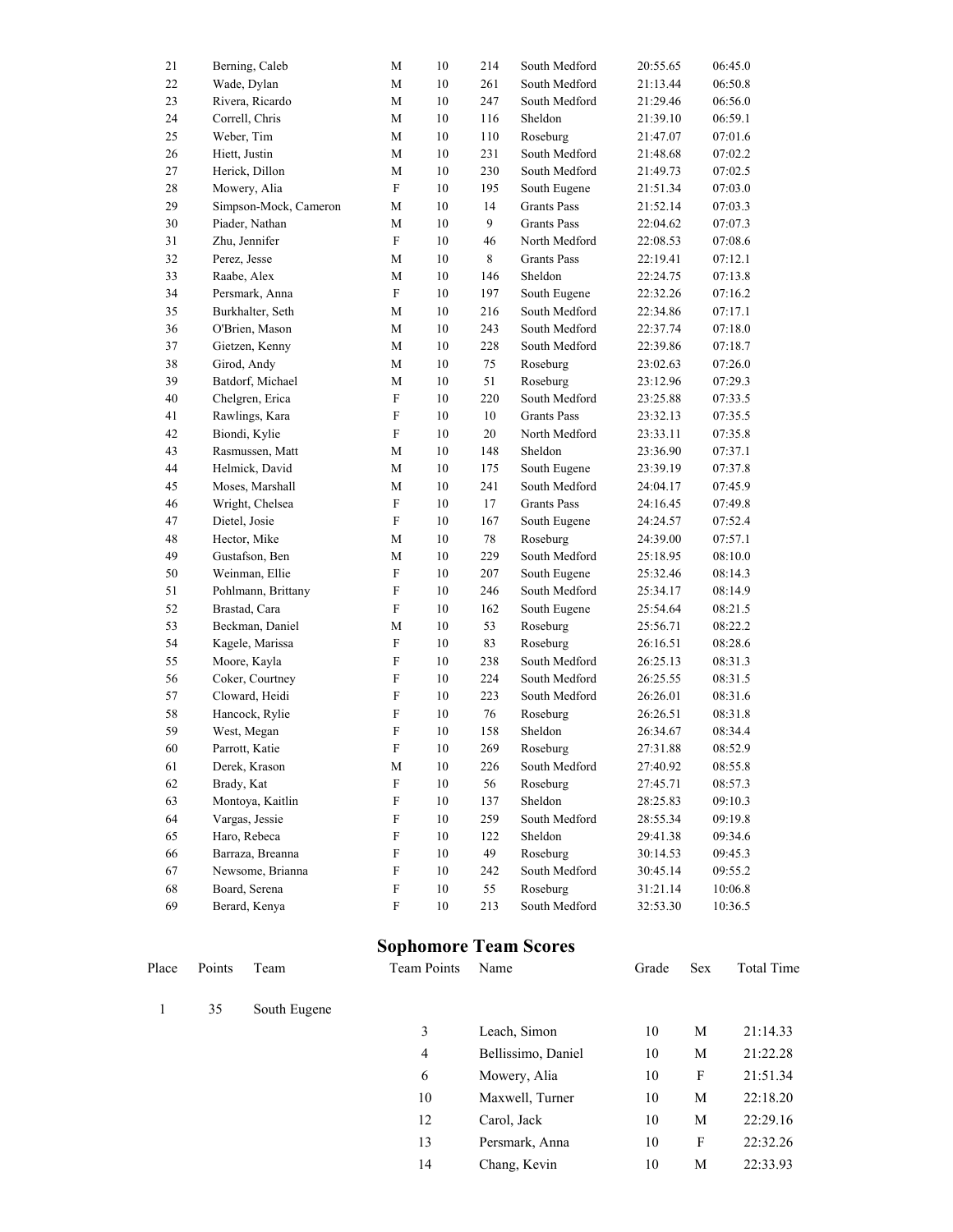| $\overline{c}$ | 60  | Roseburg           |              |                     |        |                           |          |
|----------------|-----|--------------------|--------------|---------------------|--------|---------------------------|----------|
|                |     |                    | $\sqrt{2}$   | Valencia, Salvador  | $10\,$ | M                         | 21:06.97 |
|                |     |                    | 5            | Van Anrooy 10, Drew | $10\,$ | $\mathbf M$               | 21:48.25 |
|                |     |                    | 15           | Duval, Jason        | 10     | M                         | 22:56.10 |
|                |     |                    | 17           | Brady, Noah         | 10     | $\mathbf M$               | 23:23.97 |
|                |     |                    | 21           | Jackson, Chayse     | 10     | M                         | 23:29.44 |
|                |     |                    | 22           | Bruton, Jake        | 10     | M                         | 23:30.95 |
|                |     |                    | 30           | Weber, Tim          | $10\,$ | $\mathbf M$               | 24:47.07 |
| $\mathfrak{Z}$ | 68  | North Medford      |              |                     |        |                           |          |
|                |     |                    | $\tau$       | Lenford, Nick       | 10     | $\mathbf M$               | 22:00.36 |
|                |     |                    | 8            | Hokanson, Jonathan  | 10     | $\mathbf M$               | 22:05.69 |
|                |     |                    | 9            | Zhu, Jennifer       | 10     | F                         | 22:08.53 |
|                |     |                    | 20           | Thompson, Tim       | 10     | M                         | 23:27.83 |
|                |     |                    | 24           | Biondi, Kylie       | 10     | ${\bf F}$                 | 23:33.11 |
| 4              | 110 | <b>Grants Pass</b> |              |                     |        |                           |          |
|                |     |                    | 11           | Haycraft, Tyler     | 10     | $\mathbf M$               | 22:24.43 |
|                |     |                    | 16           | Paterson, Zack      | $10\,$ | M                         | 23:23.08 |
|                |     |                    | 23           | Rawlings, Kara      | 10     | F                         | 23:32.13 |
|                |     |                    | 27           | Wright, Chelsea     | 10     | $\boldsymbol{\mathrm{F}}$ | 24:16.45 |
|                |     |                    |              | Simpson-Mock,       |        |                           |          |
|                |     |                    | 33           | Cameron             | 10     | M                         | 24:52.14 |
|                |     |                    | 34           | Piader, Nathan      | $10\,$ | $\mathbf M$               | 25:04.62 |
|                |     |                    | 35           | Perez, Jesse        | 10     | M                         | 25:19.41 |
| 5              | 116 | South Medford      |              |                     |        |                           |          |
|                |     |                    | 18           | Bylund, Alan        | 10     | M                         | 23:24.39 |
|                |     |                    | 19           | Chelgren, Erica     | 10     | F                         | 23:25.88 |
|                |     |                    | 25           | Berning, Caleb      | 10     | $\mathbf M$               | 23:55.65 |
|                |     |                    | 26           | Wade, Dylan         | 10     | M                         | 24:13.44 |
|                |     |                    | 28           | Rivera, Ricardo     | 10     | M                         | 24:29.46 |
|                |     |                    | 31           | Hiett, Justin       | 10     | M                         | 24:48.68 |
|                |     |                    | 32           | Herick, Dillon      | 10     | M                         | 24:49.73 |
| 6              | 141 | Sheldon            |              |                     |        |                           |          |
|                |     |                    | $\mathbf{1}$ | Melancon, Matthew   | $10\,$ | $\mathbf M$               | 20:37.04 |
|                |     |                    | 29           | Correll, Chris      | 10     | $\mathbf M$               | 24:39.10 |
|                |     |                    | 36           | Raabe, Alex         | 10     | M                         | 25:24.75 |
|                |     |                    | 37           | West, Megan         | $10\,$ | ${\bf F}$                 | 26:34.67 |
|                |     |                    | 38           | Rasmussen, Matt     | 10     | $\mathbf M$               | 26:36.90 |
|                |     |                    | 39           | Montoya, Kaitlin    | $10\,$ | ${\bf F}$                 | 28:25.83 |
|                |     |                    | $40\,$       | Haro, Rebeca        | $10\,$ | ${\bf F}$                 | 29:41.38 |

#### **Juniors/Seniors Individual Results (Based On Scramble Start - Boys 3 min. after girls)**

| Place          | Name              | <b>Sex</b> | Grade | Bib | Team          | Time     |
|----------------|-------------------|------------|-------|-----|---------------|----------|
|                | Kirtner, Sammy    | M          | 12    | 182 | South Eugene  | 19:45.88 |
| 2              | Delaney, Piper    | F          | 12    | 225 | South Medford | 19:50.23 |
| 3              | Teninty, Sasha    | F          | 11    | 204 | South Eugene  | 20:16.06 |
| $\overline{4}$ | Kerr-Daly, Eamonn | M          | 12    | 179 | South Eugene  | 20:21.53 |
| 5              | Randall, Hayden   | M          | 11    | 147 | Sheldon       | 20:26.67 |
| 6              | Oelrich, Bryanna  | F          | 11    | 94  | Roseburg      | 20:26.92 |
| 7              | Osterhout, Logan  | M          | 11    | 141 | Sheldon       | 20:27.56 |
| 8              | Gissel, Brad      | M          | 12    | 171 | South Eugene  | 20:27.78 |
| 9              | Ebert, Ammon      | М          | 11    | 27  | North Medford | 20:42.48 |
| 10             | Pettibone, Sammy  | F          | 12    | 96  | Roseburg      | 20:47.18 |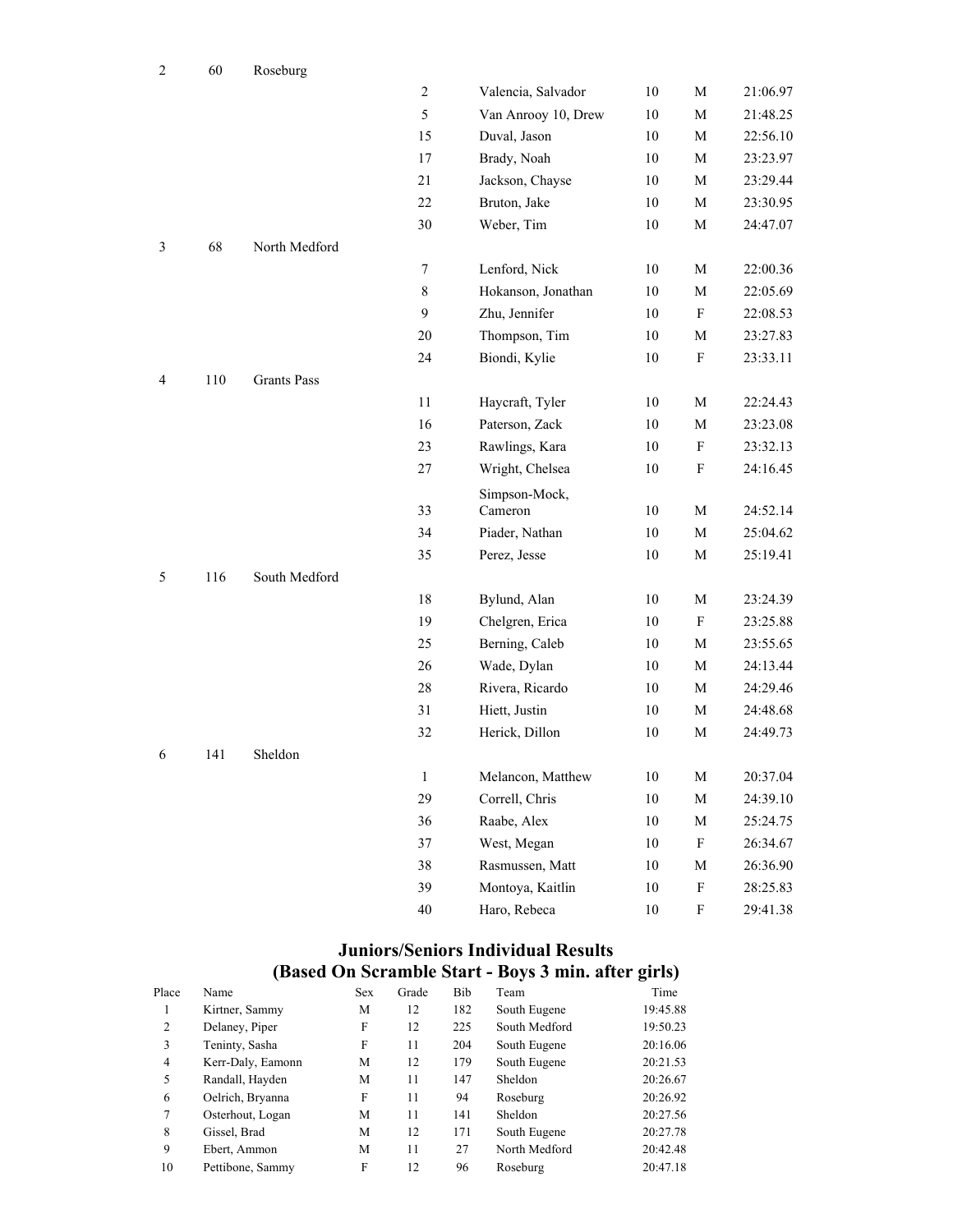| 11 | Moore, Todd           | M                         | 11 | 138            | Sheldon            | 20:47.51 |
|----|-----------------------|---------------------------|----|----------------|--------------------|----------|
| 12 | Shand, Chaz           | M                         | 12 | 41             | North Medford      | 20:54.38 |
| 13 | Patrick, Caleb        | М                         | 11 | 143            | Sheldon            | 20:55.44 |
| 14 | Leeson, Brian         | M                         | 12 | 187            | South Eugene       | 20:57.05 |
| 15 | Bradshaw, Kelsey      | ${\bf F}$                 | 11 | 215            | South Medford      | 21:16.49 |
| 16 | Welsh, Christian      | M                         | 12 | 262            | South Medford      | 21:27.33 |
| 17 | McKibben, Coral       | ${\rm F}$                 | 11 | 135            | Sheldon            | 21:39.14 |
| 18 | Sharpe, Nick          | M                         | 11 | 42             | North Medford      | 21:41.63 |
| 19 | Morgan, Riley         | ${\rm F}$                 | 11 | 240            | South Medford      | 21:42.48 |
| 20 | Miller, Wes           | M                         | 11 | 237            | South Medford      | 21:54.11 |
| 21 | Spencer, Taylor       | М                         | 12 | 254            | South Medford      | 21:55.51 |
| 22 | McCann, Scott         | M                         | 11 | 193            | South Eugene       | 21:58.60 |
| 23 | DeHaas, Meredith      | ${\rm F}$                 | 11 | 166            | South Eugene       | 22:03.16 |
| 24 | Durkee, Blake         | M                         | 11 | 26             | North Medford      | 22:04.10 |
| 25 | Harker, Tim           | M                         | 11 | 77             | Roseburg           | 22:07.24 |
| 26 | Hancock, Rylie        | ${\rm F}$                 | 11 | 76             | Roseburg           | 22:07.90 |
| 27 | Skeele, Ryan          | M                         | 12 | 152            | Sheldon            | 22:08.20 |
| 28 | Scott, Brandon        | M                         | 11 | 250            | South Medford      | 22:17.68 |
|    |                       | ${\rm F}$                 |    |                |                    | 22:19.74 |
| 29 | Armstrong, Devon      |                           | 11 | 210            | South Medford      |          |
| 30 | Mecham, Samuel        | M                         | 11 | 91             | Roseburg           | 22:22.05 |
| 31 | Jagelski, Tyrell      | M                         | 11 | 127            | Sheldon            | 22:23.28 |
| 32 | Paul, Ben             | M                         | 11 | 37             | North Medford      | 22:26.38 |
| 33 | Lines, Steven         | M                         | 12 | 234            | South Medford      | 22:29.57 |
| 34 | Johnson, Kyle         | М                         | 11 | 129            | Sheldon            | 22:33.20 |
| 35 | Munson, Kendall       | M                         | 12 | 36             | North Medford      | 22:34.43 |
| 36 | Hartshorne, Breanna   | ${\rm F}$                 | 11 | 123            | Sheldon            | 22:37.26 |
| 37 | Selven, Amy           | F                         | 12 | 202            | South Eugene       | 22:40.91 |
| 38 | Urioste, Michael      | M                         | 12 | 155            | Sheldon            | 22:42.48 |
| 39 | Matney, Aaron         | М                         | 12 | 133            | Sheldon            | 22:43.14 |
| 40 | Marks, Cade           | M                         | 12 | 189            | South Eugene       | 22:45.08 |
| 41 | Albright, Hannah      | ${\rm F}$                 | 11 | 112            | Sheldon            | 22:45.79 |
| 42 | Bell, Dallas          | M                         | 11 | 212            | South Medford      | 22:49.17 |
| 43 | Timm, Matt            | М                         | 12 | 106            | Roseburg           | 23:07.85 |
| 44 | Stulz, Andrew         | М                         | 11 | 15             | <b>Grants Pass</b> | 23:10.91 |
| 45 | Keiser, Lindy         | F                         | 11 | 233            | South Medford      | 23:18.57 |
| 46 | Wells, Jeremy         | M                         | 11 | 111            | Roseburg           | 23:23.23 |
| 47 | Lee, Becki            | ${\rm F}$                 | 12 | 86             | Roseburg           | 23:24.34 |
| 48 | Siedlecki, Eric       | M                         | 12 | 13             | <b>Grants Pass</b> | 23:25.53 |
| 49 | Bing, Alex            | ${\rm F}$                 | 11 | 54             | Roseburg           | 23:26.65 |
| 50 | Burgess, Ryne         | M                         | 12 | $\overline{c}$ | <b>Grants Pass</b> | 23:27.23 |
| 51 | Peterson, Sylvie      | $\boldsymbol{\mathrm{F}}$ | 11 | 144            | Sheldon            | 23:28.29 |
| 52 | Lewis, Maddie         | ${\rm F}$                 | 12 | 188            | South Eugene       | 23:31.71 |
| 53 | Richardson, Stephanie | $\boldsymbol{\mathrm{F}}$ | 11 | 98             | Roseburg           | 23:33.14 |
| 54 | Woolfolk, Tanika      | F                         | 12 | 45             | North Medford      | 23:40.40 |
| 55 | Barron, Cody          | М                         | 11 | 50             | Roseburg           | 23:45.67 |
| 56 | Buchholz, Sarah       | ${\rm F}$                 | 11 | 113            | Sheldon            | 23:45.87 |
| 57 | McDowell, Crystal     | $\boldsymbol{\mathrm{F}}$ | 12 | 90             | Roseburg           | 23:56.29 |
| 58 | Kevan, Bryan          | M                         | 11 | 180            | South Eugene       | 23:58.61 |
| 59 | Snyder, Zach          |                           |    |                | South Medford      |          |
|    |                       | M                         | 11 | 253            | South Medford      | 23:59.70 |
| 60 | Van Buskirk, David    | M                         | 11 | 258            | North Medford      | 24:17.60 |
| 61 | Beskow, Jonathan      | M                         | 11 | 19             |                    | 24:18.91 |
| 62 | McAllister, Lexi      | F                         | 11 | 192            | South Eugene       | 24:20.10 |
| 63 | Batdorf, Emily        | $\boldsymbol{\mathrm{F}}$ | 12 | 47             | Roseburg           | 24:27.04 |
| 64 | Erickson, Jasper      | M                         | 12 | 71             | Roseburg           | 24:34.77 |
| 65 | Sherman, Greg         | M                         | 11 | 102            | Roseburg           | 24:37.91 |
| 66 | Gardner, Dan          | M                         | 12 | 121            | Sheldon            | 24:41.56 |
| 67 | Gegenhuber, Jeremy    | M                         | 11 | 74             | Roseburg           | 24:46.83 |
| 68 | Huether, Ilka         | ${\rm F}$                 | 11 | 125            | Sheldon            | 24:52.90 |
| 69 | Vieira, Cory          | M                         | 12 | 260            | South Medford      | 25:04.64 |
| 70 | Chelgren, Julia       | F                         | 11 | 221            | South Medford      | 25:05.29 |
| 71 | Felix-Faure, Marion   | $\boldsymbol{\mathrm{F}}$ | 11 | 119            | Sheldon            | 25:23.88 |
| 72 | Fuller, Trent         | M                         | 12 | $\overline{4}$ | <b>Grants Pass</b> | 25:49.58 |
| 73 | Lehigh, Matt          | M                         | 12 | 132            | Sheldon            | 25:51.48 |
| 74 | Budahn, Jannick       | M                         | 12 | 61             | Roseburg           | 25:54.88 |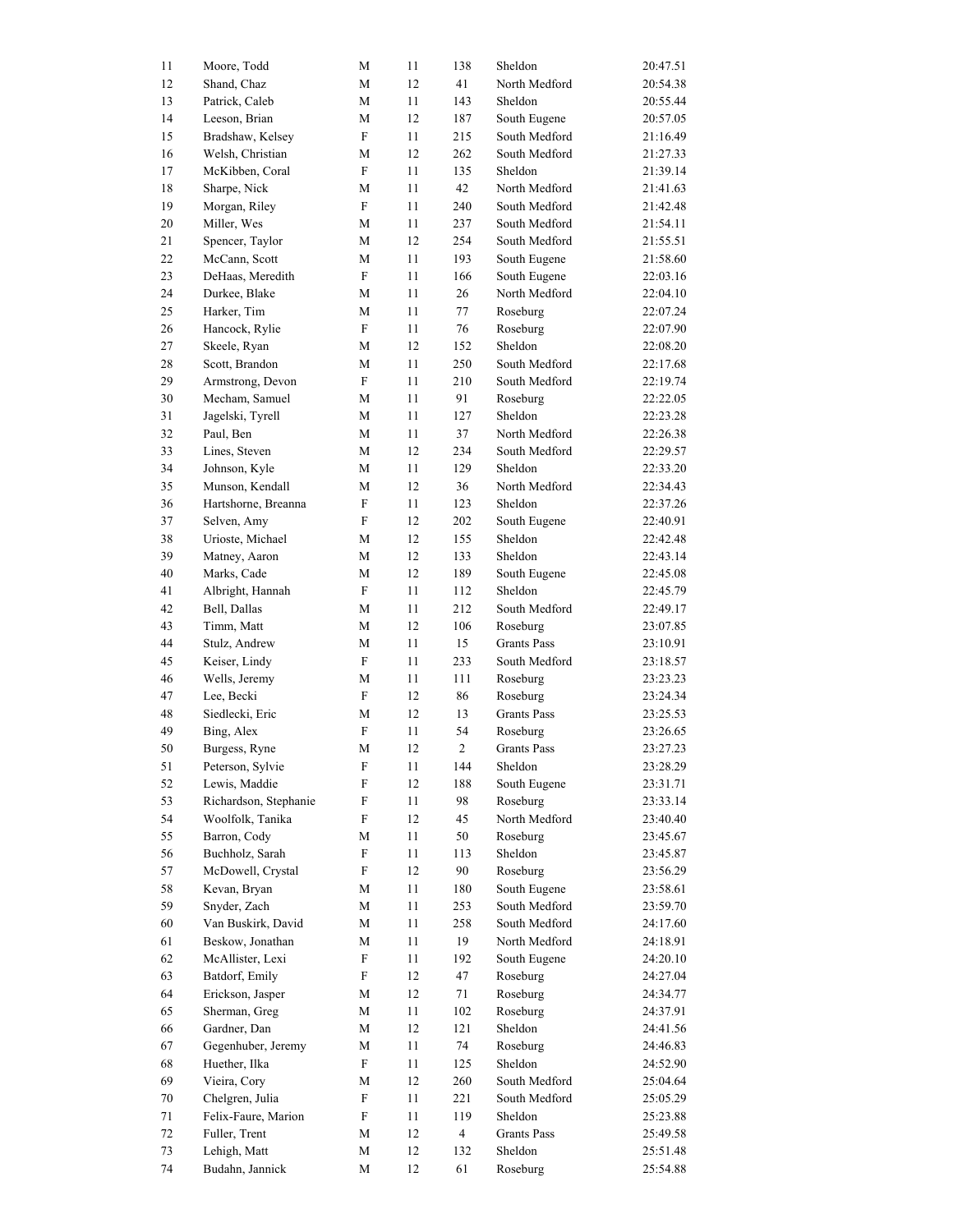| 75 | McCarron, Maggie      | F | 11 | 236 | South Medford      | 26:13.27 |
|----|-----------------------|---|----|-----|--------------------|----------|
| 76 | Ma, Joel              | M | 11 | 87  | Roseburg           | 26:45.78 |
| 77 | Nelson, Ryan          | M | 11 | 92  | Roseburg           | 26:46.14 |
| 78 | Cady, Ian             | M | 11 | 218 | South Medford      | 27:01.84 |
| 79 | Rea, Kelsey           | F | 12 | 149 | Sheldon            | 27:04.55 |
| 80 | Jones-Suematsu, Aimee | F | 11 | 178 | South Eugene       | 27:09.07 |
| 81 | Kennedy, Jessie       | F | 11 | 84  | Roseburg           | 27:21.88 |
| 82 | Sohlberg, Tatum       | F | 12 | 203 | South Eugene       | 27:26.53 |
| 83 | Gerlick, Amanda       | F | 12 | 227 | South Medford      | 27:30.20 |
| 84 | Perske, Allison       | F | 11 | 95  | Roseburg           | 27:38.38 |
| 85 | Coleman, Devon        | F | 11 | 115 | Sheldon            | 28:11.91 |
| 86 | Barton, Lynsey        | F | 12 | 1   | <b>Grants Pass</b> | 28:18.04 |
| 87 | Russell, Marcie       | F | 12 | 100 | Roseburg           | 28:24.15 |
| 88 | Cruz, Miranda         | F | 11 | 3   | <b>Grants Pass</b> | 28:35.27 |
| 89 | Mabie, Brad           | M | 12 | 88  | Roseburg           | 28:39.31 |
| 90 | Nielsen, Stefan       | M | 12 | 93  | Roseburg           | 28:45.10 |
| 91 | Rowbottom, Samantha   | F | 11 | 249 | South Medford      | 28:49.89 |
| 92 | West, Jenna           | F | 12 | 157 | Sheldon            | 28:56.56 |
| 93 | Engstrom, Erika       | F | 11 | 70  | Roseburg           | 29:28.13 |
| 94 | Balsom, Sara          | F | 11 | 160 | South Eugene       | 29:47.04 |
| 95 | Schussel, Kirby       | M | 12 | 101 | Roseburg           | 29:58.22 |
| 96 | Darland, Ashton       | M | 12 | 66  | Roseburg           | 29:58.42 |
| 97 | Jaffe, Sydney         | F | 11 | 126 | Sheldon            | 30:42.64 |
| 98 | Hayes, August         | F | 11 | 173 | South Eugene       | 34:45.13 |
| 99 | Cox, Mara             | F | 12 | 25  | North Medford      | 35:07.11 |
|    |                       |   |    |     |                    |          |

### **Juniors/Seniors Individual Results – Based On Actual Race Times**

| Place          | Name              | Sex         | Grade | Bib | Team               | Time     | Pace    |
|----------------|-------------------|-------------|-------|-----|--------------------|----------|---------|
| 1              | Kirtner, Sammy    | M           | 12    | 182 | South Eugene       | 16:45.88 | 05:24.5 |
| $\overline{c}$ | Kerr-Daly, Eamonn | M           | 12    | 179 | South Eugene       | 17:21.53 | 05:36.0 |
| 3              | Randall, Hayden   | M           | 11    | 147 | Sheldon            | 17:26.67 | 05:37.6 |
| $\overline{4}$ | Osterhout, Logan  | M           | 11    | 141 | Sheldon            | 17:27.56 | 05:37.9 |
| 5              | Gissel, Brad      | M           | 12    | 171 | South Eugene       | 17:27.78 | 05:38.0 |
| 6              | Ebert, Ammon      | M           | 11    | 27  | North Medford      | 17:42.48 | 05:42.7 |
| $\overline{7}$ | Moore, Todd       | M           | 11    | 138 | Sheldon            | 17:47.51 | 05:44.4 |
| 8              | Shand, Chaz       | M           | 12    | 41  | North Medford      | 17:54.38 | 05:46.6 |
| 9              | Patrick, Caleb    | M           | 11    | 143 | Sheldon            | 17:55.44 | 05:46.9 |
| 10             | Leeson, Brian     | M           | 12    | 187 | South Eugene       | 17:57.05 | 05:47.4 |
| 11             | Welsh, Christian  | M           | 12    | 262 | South Medford      | 18:27.33 | 05:57.2 |
| 12             | Sharpe, Nick      | M           | 11    | 42  | North Medford      | 18:41.63 | 06:01.8 |
| 13             | Miller, Wes       | M           | 11    | 237 | South Medford      | 18:54.11 | 06:05.8 |
| 14             | Spencer, Taylor   | M           | 12    | 254 | South Medford      | 18:55.51 | 06:06.3 |
| 15             | McCann, Scott     | M           | 11    | 193 | South Eugene       | 18:58.60 | 06:07.3 |
| 16             | Durkee, Blake     | M           | 11    | 26  | North Medford      | 19:04.10 | 06:09.1 |
| 17             | Harker, Tim       | M           | 11    | 77  | Roseburg           | 19:07.24 | 06:10.1 |
| 18             | Skeele, Ryan      | M           | 12    | 152 | Sheldon            | 19:08.20 | 06:10.4 |
| 19             | Scott, Brandon    | M           | 11    | 250 | South Medford      | 19:17.68 | 06:13.4 |
| 20             | Mecham, Samuel    | M           | 11    | 91  | Roseburg           | 19:22.05 | 06:14.9 |
| 21             | Jagelski, Tyrell  | M           | 11    | 127 | Sheldon            | 19:23.28 | 06:15.3 |
| 22             | Paul, Ben         | M           | 11    | 37  | North Medford      | 19:26.38 | 06:16.3 |
| 23             | Lines, Steven     | M           | 12    | 234 | South Medford      | 19:29.57 | 06:17.3 |
| 24             | Johnson, Kyle     | M           | 11    | 129 | Sheldon            | 19:33.20 | 06:18.5 |
| 25             | Munson, Kendall   | M           | 12    | 36  | North Medford      | 19:34.43 | 06:18.8 |
| 26             | Urioste, Michael  | M           | 12    | 155 | Sheldon            | 19:42.48 | 06:21.4 |
| 27             | Matney, Aaron     | M           | 12    | 133 | Sheldon            | 19:43.14 | 06:21.7 |
| 28             | Marks, Cade       | M           | 12    | 189 | South Eugene       | 19:45.08 | 06:22.3 |
| 29             | Bell, Dallas      | M           | 11    | 212 | South Medford      | 19:49.17 | 06:23.6 |
| 30             | Delaney, Piper    | $\mathbf F$ | 12    | 225 | South Medford      | 19:50.23 | 06:23.9 |
| 31             | Timm, Matt        | M           | 12    | 106 | Roseburg           | 20:07.85 | 06:29.6 |
| 32             | Stulz, Andrew     | M           | 11    | 15  | <b>Grants Pass</b> | 20:10.91 | 06:30.6 |
| 33             | Teninty, Sasha    | ${\bf F}$   | 11    | 204 | South Eugene       | 20:16.06 | 06:32.3 |
| 34             | Wells, Jeremy     | M           | 11    | 111 | Roseburg           | 20:23.23 | 06:34.6 |
| 35             | Siedlecki, Eric   | M           | 12    | 13  | <b>Grants Pass</b> | 20:25.53 | 06:35.3 |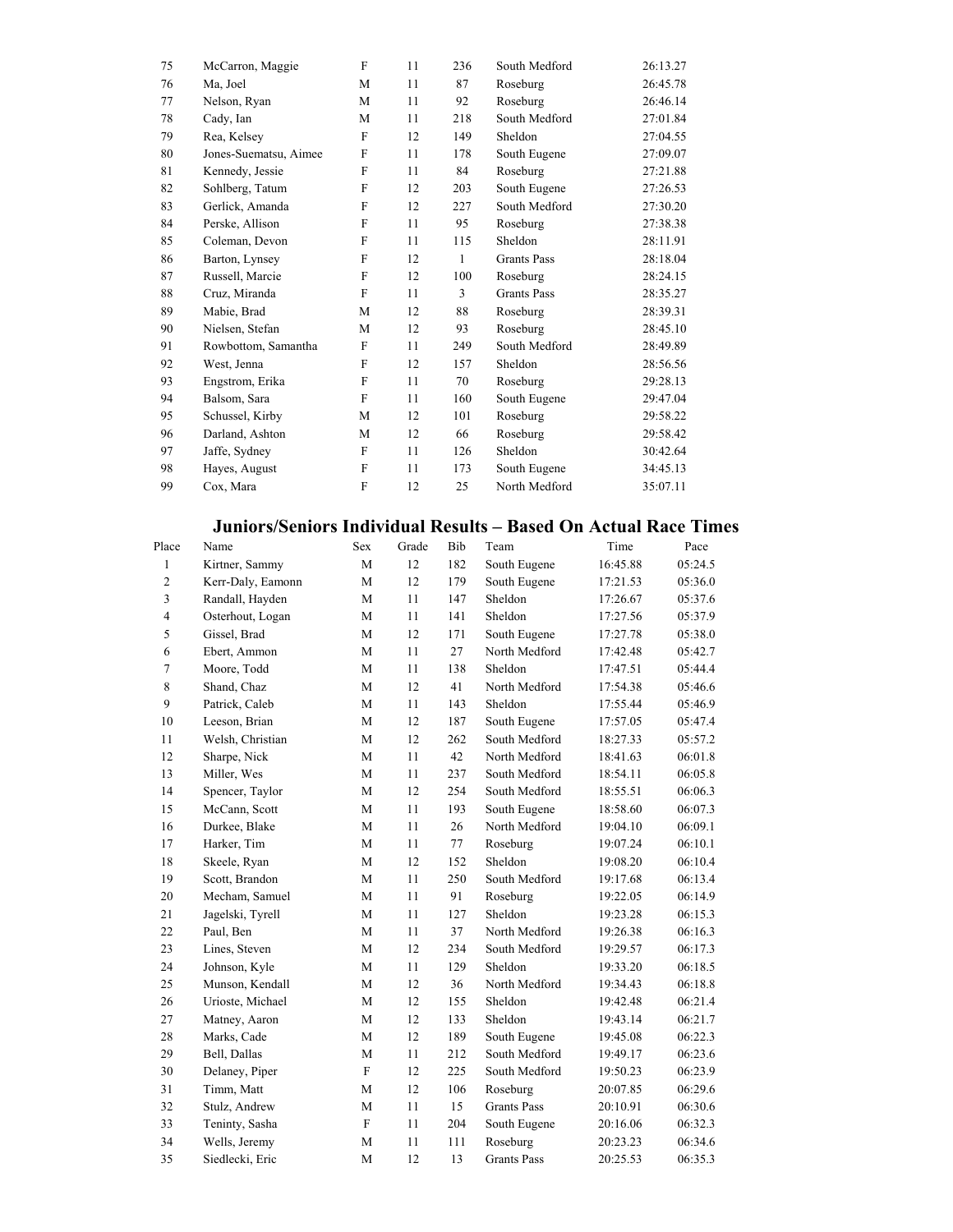| 36       | Oelrich, Bryanna             | ${\bf F}$                      | 11 | 94             | Roseburg           | 20:26.92 | 06:35.8 |
|----------|------------------------------|--------------------------------|----|----------------|--------------------|----------|---------|
| 37       | Burgess, Ryne                | М                              | 12 | $\overline{2}$ | <b>Grants Pass</b> | 20:27.23 | 06:35.9 |
| 38       | Barron, Cody                 | $\mathbf M$                    | 11 | 50             | Roseburg           | 20:45.67 | 06:41.8 |
| 39       | Pettibone, Sammy             | $\mathbf F$                    | 12 | 96             | Roseburg           | 20:47.18 | 06:42.3 |
| 40       | Kevan, Bryan                 | M                              | 11 | 180            | South Eugene       | 20:58.61 | 06:46.0 |
| 41       | Snyder, Zach                 | М                              | 11 | 253            | South Medford      | 20:59.70 | 06:46.4 |
| 42       | Bradshaw, Kelsey             | ${\bf F}$                      | 11 | 215            | South Medford      | 21:16.49 | 06:51.8 |
| 43       | Van Buskirk, David           | M                              | 11 | 258            | South Medford      | 21:17.60 | 06:52.1 |
| 44       | Beskow, Jonathan             | M                              | 11 | 19             | North Medford      | 21:18.91 | 06:52.6 |
| 45       | Erickson, Jasper             | M                              | 12 | 71             | Roseburg           | 21:34.77 | 06:57.7 |
| 46       | Sherman, Greg                | M                              | 11 | 102            | Roseburg           | 21:37.91 | 06:58.7 |
| 47       | McKibben, Coral              | F                              | 11 | 135            | Sheldon            | 21:39.14 | 06:59.1 |
| 48       | Morgan, Riley                | F                              | 11 | 240            | South Medford      | 21:42.48 | 07:00.2 |
| 49       | Gegenhuber, Jeremy           | M                              | 11 | 74             | Roseburg           | 21:46.83 | 07:01.6 |
| 50       | DeHaas, Meredith             | ${\rm F}$                      | 11 | 166            | South Eugene       | 22:03.16 | 07:06.8 |
| 51       | Vieira, Cory                 | M                              | 12 | 260            | South Medford      | 22:04.64 | 07:07.3 |
| 52       | Hancock, Rylie               | ${\rm F}$                      | 11 | 76             | Roseburg           | 22:07.90 | 07:08.4 |
| 53       | Armstrong, Devon             | $\boldsymbol{\mathrm{F}}$      | 11 | 210            | South Medford      | 22:19.74 | 07:12.2 |
| 54       | Hartshorne, Breanna          | ${\rm F}$                      | 11 | 123            | Sheldon            | 22:37.26 | 07:17.8 |
| 55       | Selven, Amy                  | $\boldsymbol{\mathrm{F}}$      | 12 | 202            | South Eugene       | 22:40.91 | 07:19.0 |
| 56       | Albright, Hannah             | ${\rm F}$                      | 11 | 112            | Sheldon            | 22:45.79 | 07:20.6 |
| 57       | Fuller, Trent                | М                              | 12 | $\overline{4}$ | <b>Grants Pass</b> | 22:49.58 | 07:21.8 |
| 58       | Lehigh, Matt                 | M                              | 12 | 132            | Sheldon            | 22:51.48 | 07:22.4 |
| 59       | Budahn, Jannick              | M                              | 12 | 61             | Roseburg           | 22:54.88 | 07:23.5 |
| 60       | Keiser, Lindy                | ${\rm F}$                      | 11 | 233            | South Medford      | 23:18.57 | 07:31.2 |
| 61       | Lee, Becki                   | F                              | 12 | 86             | Roseburg           | 23:24.34 | 07:33.0 |
| 62       | Bing, Alex                   | F                              | 11 | 54             | Roseburg           | 23:26.65 | 07:33.8 |
| 63       | Peterson, Sylvie             | $\boldsymbol{\mathrm{F}}$      | 11 | 144            | Sheldon            | 23:28.29 | 07:34.3 |
| 64       | Lewis, Maddie                | F                              | 12 | 188            | South Eugene       | 23:31.71 | 07:35.4 |
| 65       |                              | F                              | 11 | 98             | Roseburg           |          |         |
|          | Richardson, Stephanie        | ${\rm F}$                      |    |                |                    | 23:33.14 | 07:35.9 |
| 66       | Woolfolk, Tanika<br>Ma, Joel |                                | 12 | 45             | North Medford      | 23:40.40 | 07:38.2 |
| 67       |                              | M<br>$\boldsymbol{\mathrm{F}}$ | 11 | 87             | Roseburg           | 23:45.78 | 07:39.9 |
| 68       | Buchholz, Sarah              |                                | 11 | 113            | Sheldon            | 23:45.87 | 07:40.0 |
| 69       | Nelson, Ryan                 | M                              | 11 | 92             | Roseburg           | 23:46.14 | 07:40.0 |
| 70       | McDowell, Crystal            | F                              | 12 | 90             | Roseburg           | 23:56.29 | 07:43.3 |
| 71       | Cady, Ian                    | $\mathbf M$                    | 11 | 218            | South Medford      | 24:01.84 | 07:45.1 |
| 72       | McAllister, Lexi             | ${\bf F}$                      | 11 | 192            | South Eugene       | 24:20.10 | 07:51.0 |
| 73       | Batdorf, Emily               | F                              | 12 | 47             | Roseburg           | 24:27.04 | 07:53.2 |
| 74       | Gardner, Dan                 | $\mathbf M$                    | 12 | 121            | Sheldon            | 24:41.56 | 07:57.9 |
| 75       | Huether, Ilka                | F                              | 11 | 125            | Sheldon            | 24:52.90 | 08:01.6 |
| 76       | Chelgren, Julia              | ${\bf F}$                      | 11 | 221            | South Medford      | 25:05.29 | 08:05.6 |
| 77       | Felix-Faure, Marion          | $\boldsymbol{\mathrm{F}}$      | 11 | 119            | Sheldon            | 25:23.88 | 08:11.6 |
| 78       | Mabie, Brad                  | M                              | 12 | $\bf 88$       | Roseburg           | 25:39.31 | 08:16.6 |
| 79       | Nielsen, Stefan              | M                              | 12 | 93             | Roseburg           | 25:45.10 | 08:18.4 |
| $80\,$   | McCarron, Maggie             | ${\rm F}$                      | 11 | 236            | South Medford      | 26:13.27 | 08:27.5 |
| 81       | Schussel, Kirby              | M                              | 12 | 101            | Roseburg           | 26:58.22 | 08:42.0 |
| 82       | Darland, Ashton              | M                              | 12 | 66             | Roseburg           | 26:58.42 | 08:42.1 |
| 83       | Rea, Kelsey                  | $\boldsymbol{\mathrm{F}}$      | 12 | 149            | Sheldon            | 27:04.55 | 08:44.0 |
| 84       | Jones-Suematsu, Aimee        | $\boldsymbol{\mathrm{F}}$      | 11 | 178            | South Eugene       | 27:09.07 | 08:45.5 |
| 85       | Kennedy, Jessie              | ${\bf F}$                      | 11 | 84             | Roseburg           | 27:21.88 | 08:49.6 |
| 86       | Sohlberg, Tatum              | $\boldsymbol{\mathrm{F}}$      | 12 | 203            | South Eugene       | 27:26.53 | 08:51.1 |
| 87       | Gerlick, Amanda              | $\boldsymbol{\mathrm{F}}$      | 12 | 227            | South Medford      | 27:30.20 | 08:52.3 |
| $\bf 88$ | Perske, Allison              | F                              | 11 | 95             | Roseburg           | 27:38.38 | 08:55.0 |
| 89       | Coleman, Devon               | $\boldsymbol{\mathrm{F}}$      | 11 | 115            | Sheldon            | 28:11.91 | 09:05.8 |
| 90       | Barton, Lynsey               | $\boldsymbol{\mathrm{F}}$      | 12 | $\mathbf{1}$   | <b>Grants Pass</b> | 28:18.04 | 09:07.8 |
| 91       | Russell, Marcie              | $\boldsymbol{\mathrm{F}}$      | 12 | 100            | Roseburg           | 28:24.15 | 09:09.7 |
| 92       | Cruz, Miranda                | ${\rm F}$                      | 11 | 3              | <b>Grants Pass</b> | 28:35.27 | 09:13.3 |
| 93       | Rowbottom, Samantha          | $\boldsymbol{\mathrm{F}}$      | 11 | 249            | South Medford      | 28:49.89 | 09:18.0 |
| 94       | West, Jenna                  | $\boldsymbol{\mathrm{F}}$      | 12 | 157            | Sheldon            | 28:56.56 | 09:20.2 |
| 95       | Engstrom, Erika              | F                              | 11 | $70\,$         | Roseburg           | 29:28.13 | 09:30.4 |
| 96       | Balsom, Sara                 | $\boldsymbol{\mathrm{F}}$      | 11 | 160            | South Eugene       | 29:47.04 | 09:36.5 |
| 97       | Jaffe, Sydney                | $\boldsymbol{\mathrm{F}}$      | 11 | 126            | Sheldon            | 30:42.64 | 09:54.4 |
| 98       | Hayes, August                | $\boldsymbol{\mathrm{F}}$      | 11 | 173            | South Eugene       | 34:45.13 | 11:12.6 |
| 99       | Cox, Mara                    | ${\rm F}$                      | 12 | 25             | North Medford      | 35:07.11 | 11:19.7 |